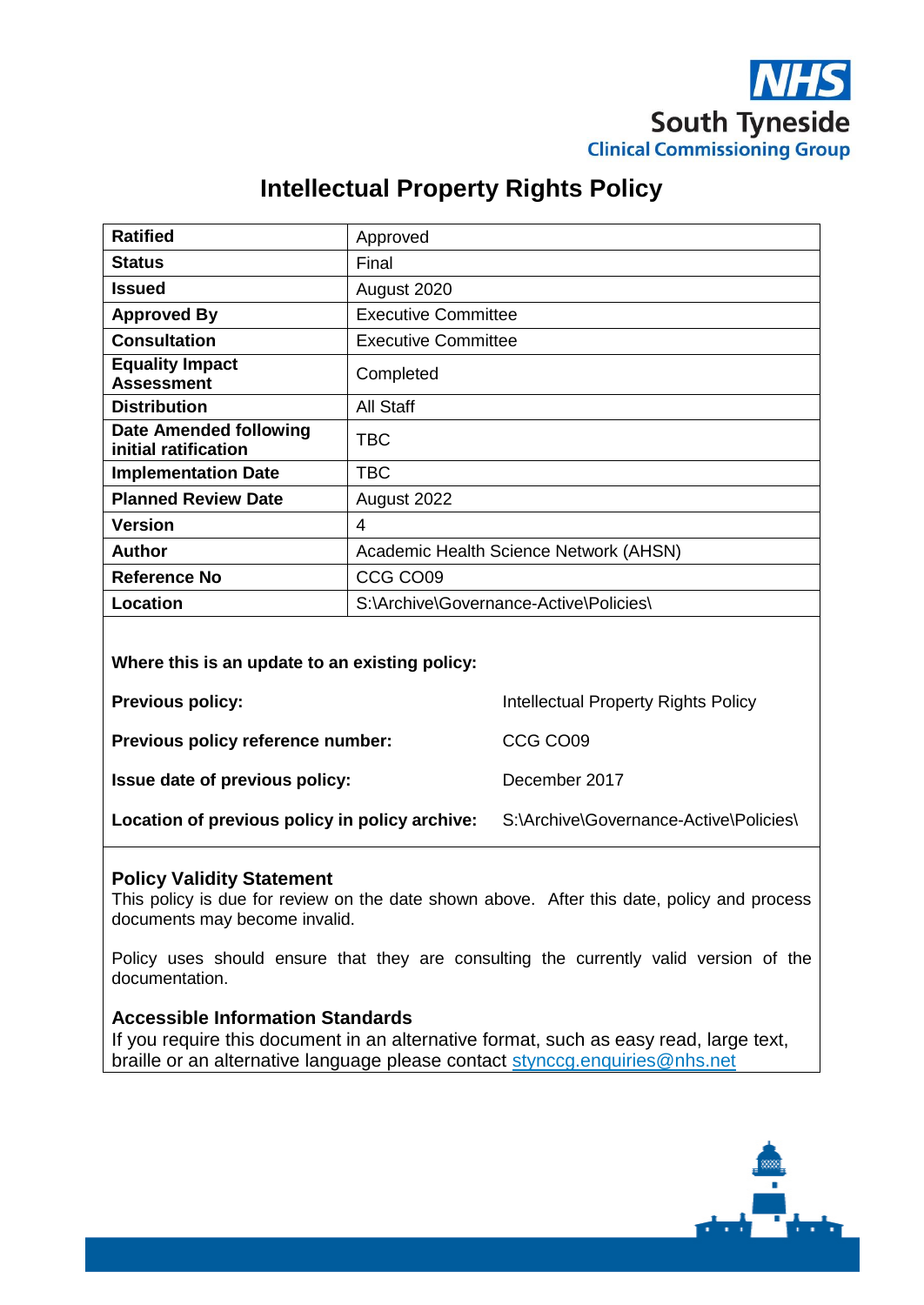## **Version Control**

| <b>Version</b> | <b>Release Date</b> | <b>Author</b>                         | <b>Update comments</b>                                                                     |
|----------------|---------------------|---------------------------------------|--------------------------------------------------------------------------------------------|
| V <sub>1</sub> | 28 February 2013    | Senior<br>Governance<br>Manager, NECS | Policy provided to Clinical<br><b>Commissioning Group</b><br>(CCG) as part of policy suite |
| V <sub>2</sub> | October 2014        | Senior<br>Governance<br>Manager, NECS | Second issue<br>Re-styled to CCG policy<br>standard                                        |
| V <sub>3</sub> | December 2017       | Senior<br>Governance<br>Manager, NECS | Revised policy.                                                                            |
| V <sub>4</sub> | August 2020         | <b>AHSN</b>                           | Reviewed and updated by<br>AHSN.                                                           |

## **Approval**

| Role     | <b>Name</b>                | Date                 |
|----------|----------------------------|----------------------|
| Approval | <b>Executive Committee</b> | 18 February 2015 (2) |
| Approval | <b>Executive Committee</b> | December 2017 (3)    |
| Approval | <b>Executive Committee</b> | February 2021 (4)    |

## **Review**

This document will be reviewed twelve months from its issue date and annually after its first review.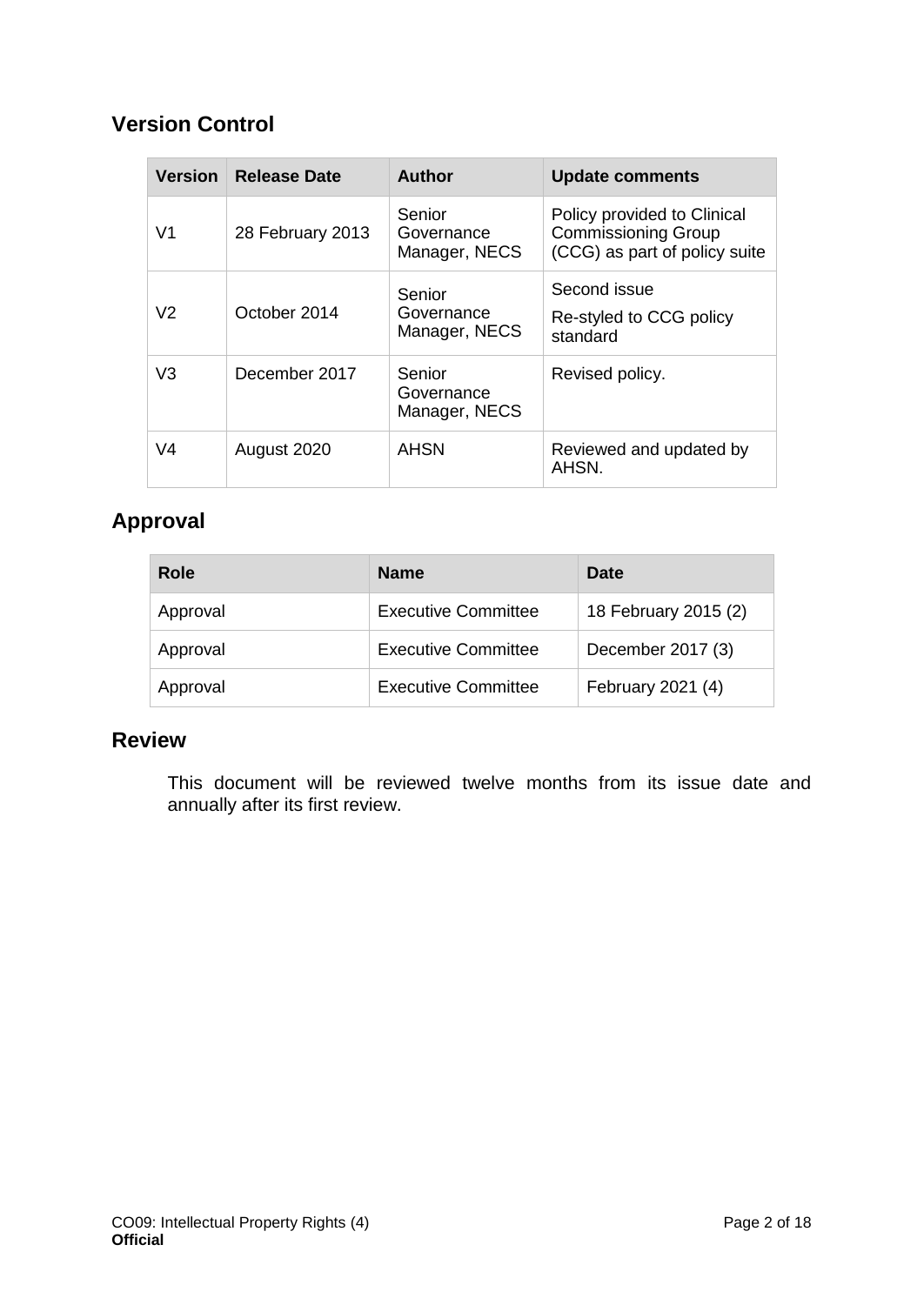## **Table of Contents**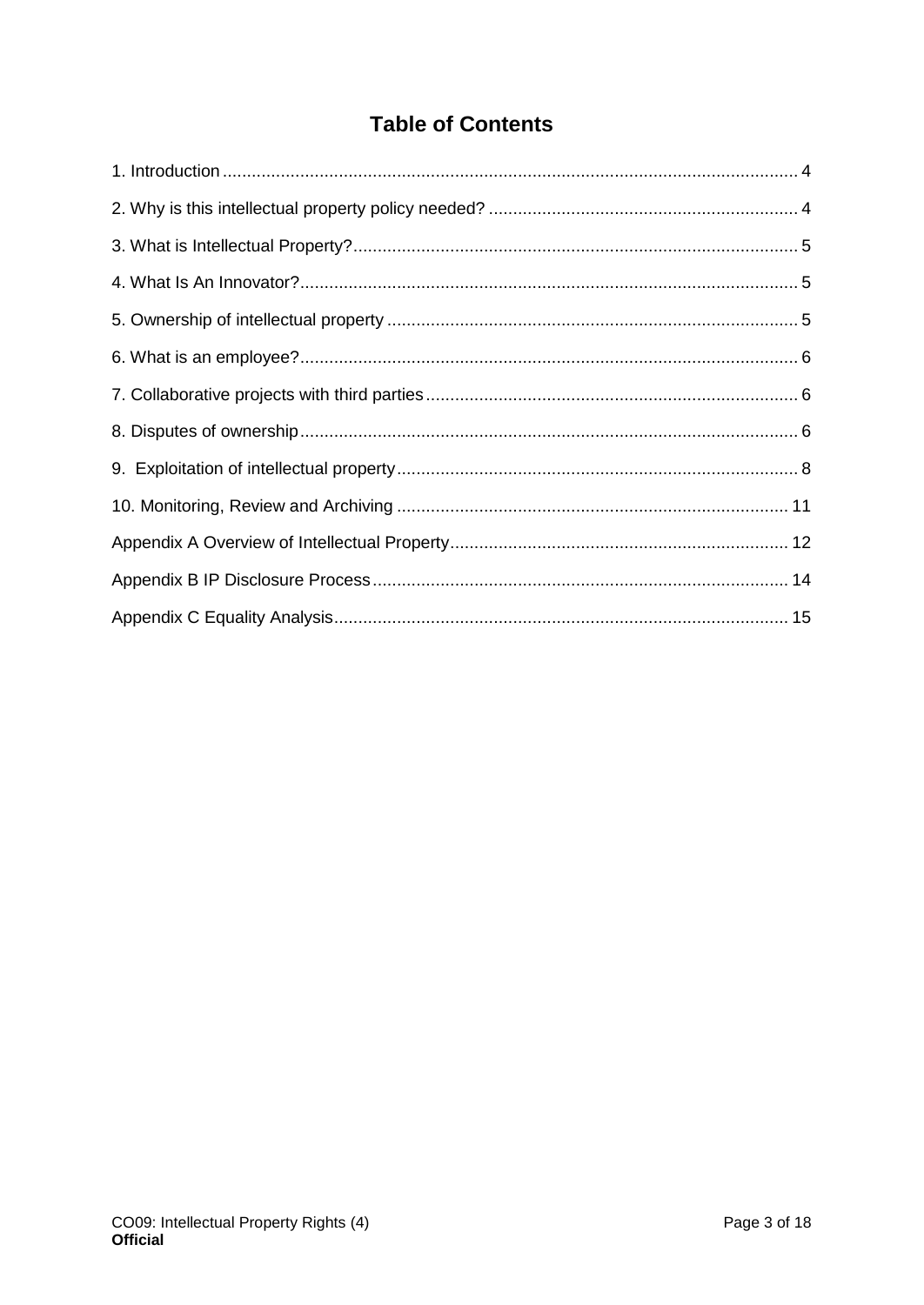## <span id="page-3-0"></span>**1. Introduction**

NHS South Tyneside Clinical Commissioning Group (the "CCG") aspires to the highest standards of corporate behaviour and clinical competence, to ensure that safe, fair and equitable procedures are applied to all organisational transactions, including relationships with patients their carers, the public, staff, stakeholders and the use of public resources. In order to provide clear and consistent guidance, The CCG will develop documents to fulfil all statutory, organisational and best practice requirements, as well as supporting the principles of equal opportunity for all.

Innovation Health and Wealth, Accelerating Adoption and Diffusion in the  $NHS<sup>1</sup>$ indicates that innovation must become the core business for the NHS in order to transform patient outcomes, improve quality and productivity and support economic growth.

## <span id="page-3-1"></span>**2. Why is this intellectual property policy needed?**

This Intellectual Property Policy is a corporate policy.

People working or studying for, or with, the CCG are continuously innovating, and in the process, they can often generate valuable intellectual property. This intellectual property can arise from both research activities, occupational activities and other types of work carried out by the group comprising the following ("representatives of the CCG"): -

- (i) Students, both part time and full time, working for or with the CCG but not employed by the CCG ("Non-CCG Employees");
- (ii) Students, both part time and full time, employed by the CCG ("CCG employees");
- (iii) Clinical staff, both part time and full time, employed by the CCG ("CCG employees");
- (iv) Clinical staff, both part time and full time, working for or with the CCG but not employed by the CCG ("Non-CCG employees");
- (v) Non-clinical staff, both part time and full time, employed by the CCG ("CCG employees");
- (vi) Non-clinical staff, both part time and full time, working for or with the CCG but not employed by the CCG ("Non-CCG employees"); and
- (vii) Clinical staff, both part time and full time, managed by the CCG but not employed by the CCG ("Non-CCG employees").

Including people who used to be representatives of the CCG at the time of the innovation, but who are no longer representatives of the CCG, as appropriate.

It is to be appreciated that the term "representative" does not imply any legal connection with the CCG other that working for or with, the CCG.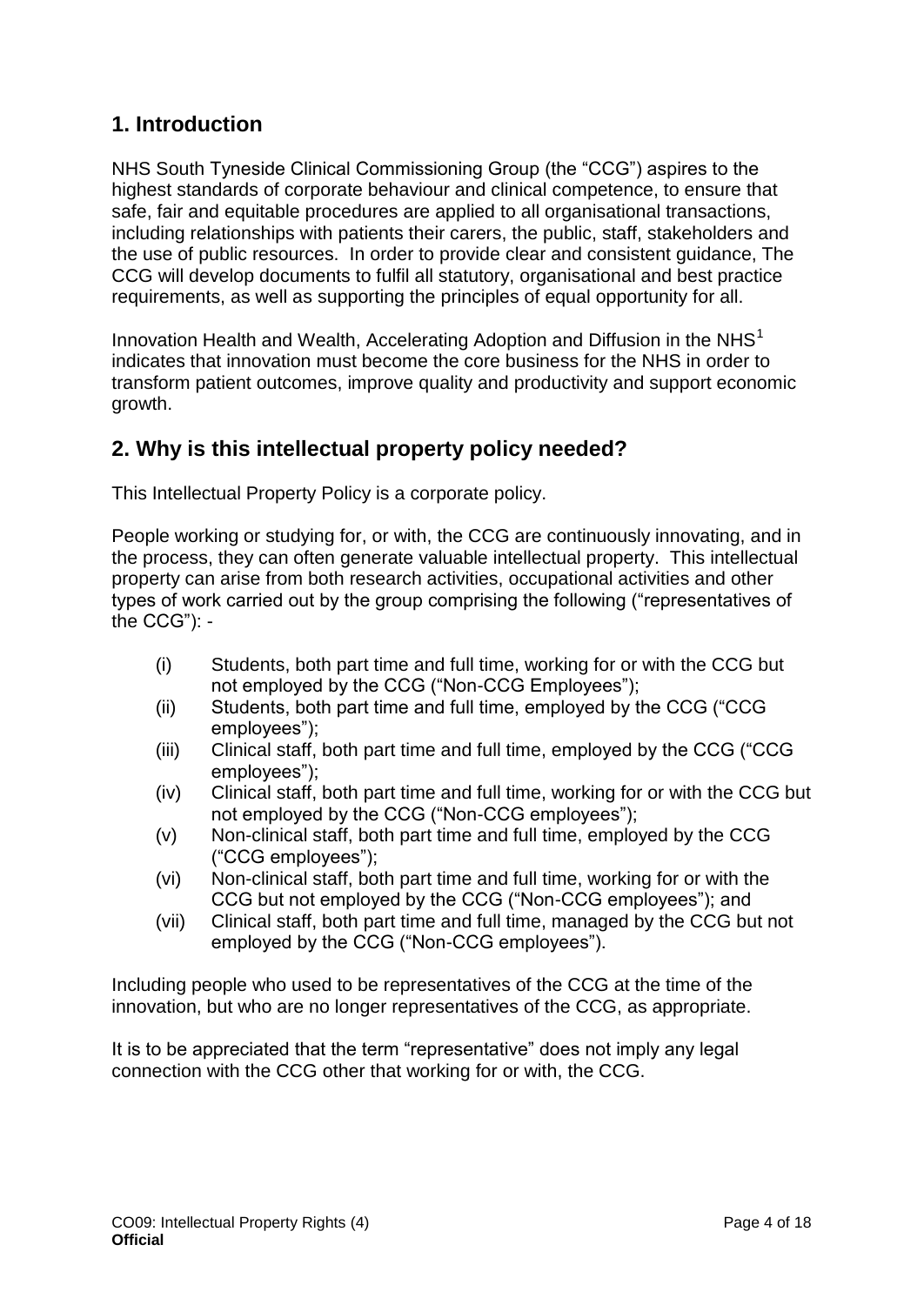This document outlines a policy for the effective management of innovation and gives a brief definition of what intellectual property is. This document also contains information regarding who to contact if: - (a) you have an invention/idea/innovation which you think may need protecting or which you think may be able to be commercialised to benefit patient care; or (b) you require general advice on intellectual property arising as a result of your work.

The CCG wishes to actively manage their processes in order to ensure that the intellectual property generated by representatives of the CCG aids the improvement of health and social care services provided by the NHS. In some cases it may be necessary to protect that intellectual property in order to ensure that it continues to benefit the health and welfare of patients throughout the NHS and beyond, as well as having a positive impact on the wealth of the nation.

## <span id="page-4-0"></span>**3. What is Intellectual Property?**

Intellectual property can arise from intellectual or creative activity in the form of new ideas or the results of research and development, which can be given legal recognition of ownership through intellectual property rights such as patents, copyright, database rights, design rights (both registered and unregistered), trademarks and know-how (see Appendix A for definitions).

## <span id="page-4-1"></span>**4. What Is An Innovator?**

An innovator is the actual deviser of the invention/idea, and is someone who has contributed to the underlying concept.

## <span id="page-4-2"></span>**5. Ownership of intellectual property**

It is sometimes the case that an innovator owns the intellectual property associated with their work. However, this situation can be changed by a number of factors, in particular intellectual property generated during the course of employment.

For representatives of the CCG generating intellectual property as a result of their work or study, the legal position in terms of ownership of that intellectual property is to be assessed on a case by case basis and in accordance with Section 39 of the UK Patents Act 1977 (as amended), the Copyrights Designs and Patents Act 1988 and the Registered Designs Act 1949, as appropriate, according to the type of intellectual property created.

However, by means of example, it is often the case that intellectual property created by CCG employees whilst they are employed by the CCG is owned in the first instance by the CCG. In order to decide whether intellectual property generated by a CCG employee whilst they are employed by the CCG is in fact owned by the CCG, a number of criteria are taken into account, such as:

i. whether or not the intellectual property was generated in the course of their normal everyday duties;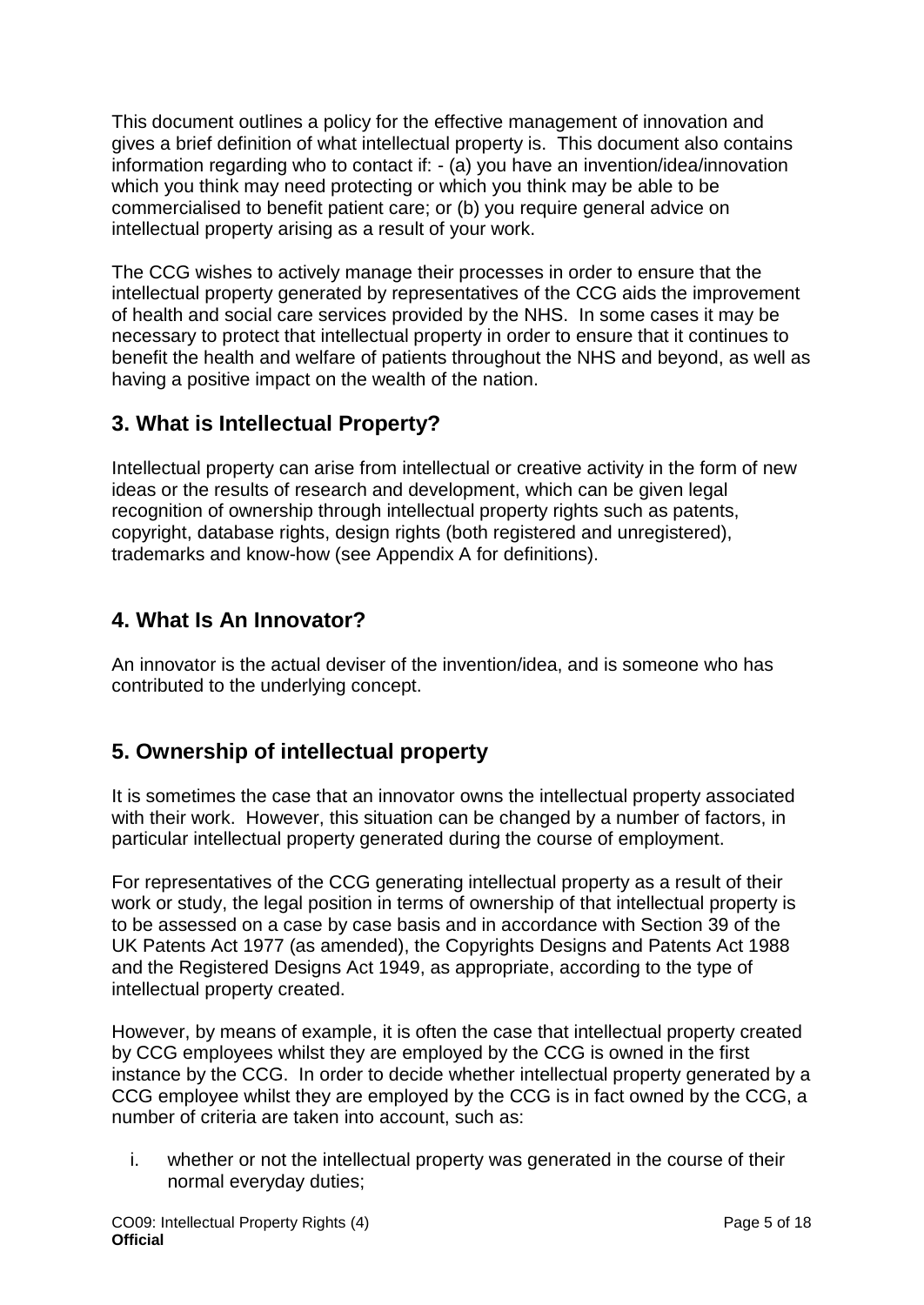- ii. whether or not they had a special obligation to further the interests of the CCG; and
- iii. whether or not the creation of the intellectual property was as a result of duties specifically assigned to them.

Accordingly, representatives of the CCG should not assume that they are the first owners of the intellectual property that they create and they should instead seek advice from the Director of Operations at the CCG.

## <span id="page-5-0"></span>**6. What is an employee?**

An employee is a person who works under a contract of employment.

## <span id="page-5-1"></span>**7. Collaborative projects with third parties**

If work or research is conducted by a representative of the CCG in partnership with another organisation, a formal agreement clarifying the ownership (or sharing) of any intellectual property generated, is required to be put in place, at the very beginning of the project.

The Director of Operations at the CCG, or their deputy, will have responsibility for developing and negotiating intellectual property sharing agreements with collaborating organisations. However, it is to be appreciated that, during work or research with collaborating organisations, the interests of the CCG should be protected wherever possible.

It is very important that you do not disclose any details of your invention/idea/innovation to anyone other than the Director of Operations responsible for innovation at the CCG in the first instance. This person (or their deputy) is best placed to advise you regarding the intellectual property and commercialisation process in general. Please note that if you do disclose details of your invention to any third party (e.g. friends, associates, colleagues or companies) before seeking advice from the Director of Operations at the CCG, it could seriously limit its value to patients and the NHS as a whole, as well as you as the innovator, by potentially destroying its novelty and thus rendering it un-patentable.

Appendix B sets out the process you can expect to be considered by the CCG when you disclose your invention / idea / innovation to the Director of Operations.

## <span id="page-5-2"></span>**8. Disputes of ownership**

If the ownership of intellectual property is disputed, dated written records relating to the intellectual property in question will be assessed by the Director of Operations (taking professional advice as necessary) to establish the innovator(s) and their proportionate contribution. If such material is not available, or if a resolution cannot be reached, then assistance from an external mediation provider, such as the Centre for Effective Dispute Resolution, will be obtained if necessary..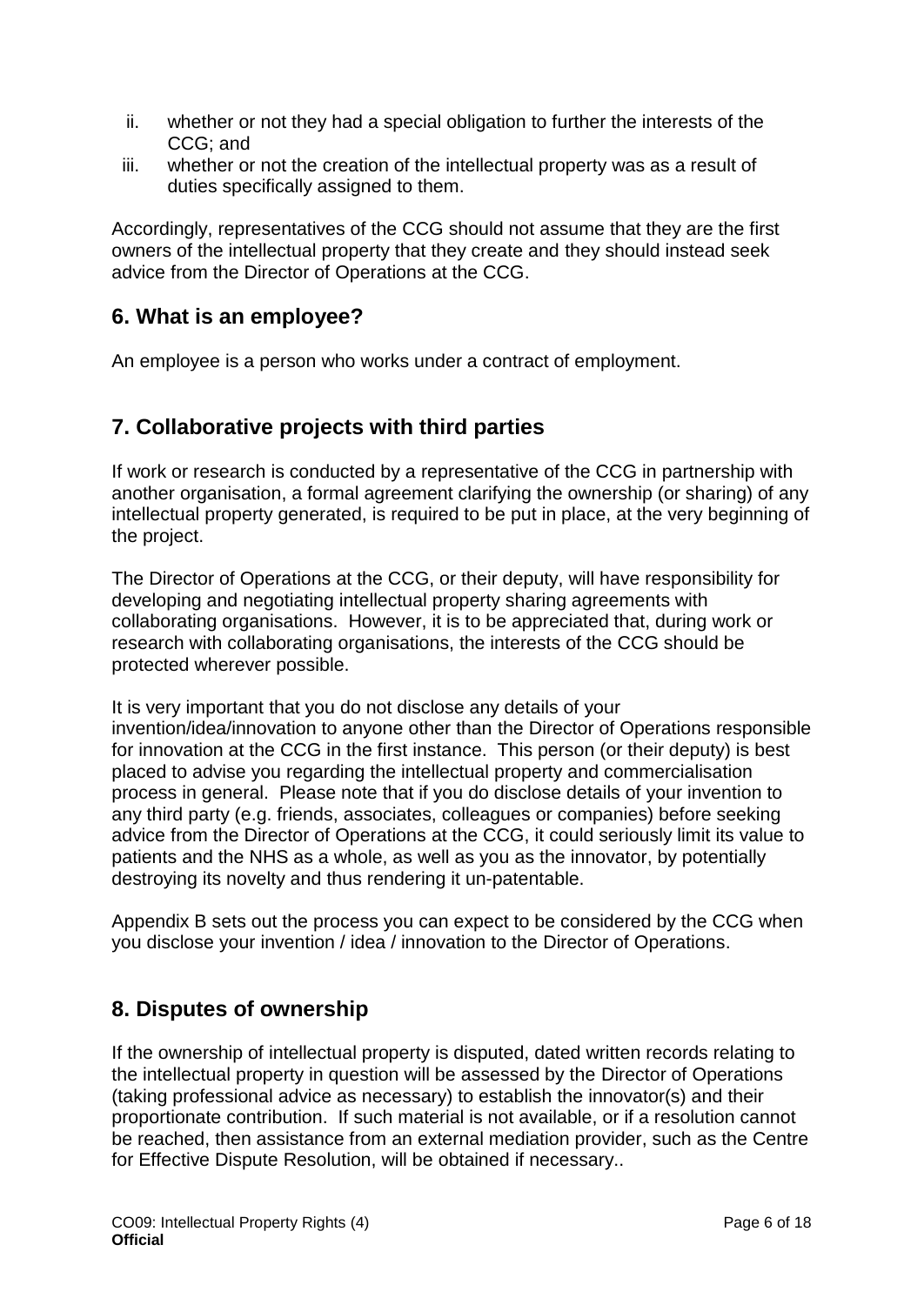#### **8.1 Obligations of representatives of the CCG**

Representatives of the CCG have an obligation to inform the Director of Operations for the CCG about identified or potential intellectual property resulting from their activities at or with the CCG and they must not, under any circumstances, sell, assign, license, give or otherwise trade in that intellectual property before discussing the intellectual property with the Director of Operations t at the CCG.

It is important for representatives of the CCG working on projects which generate intellectual property to keep written and dated records of their activities and results.

#### **8.2 Intellectual property management structure**

The Director of Operations at the CCG is responsible for intellectual property management and works on behalf of the CCG to both protect and manage intellectual property.

The CCG is a 'member organisation' of the Academic Health Science Network for the North East and North Cumbria (AHSN), and under this arrangement, NHS Innovations North, the Innovation Hub for North East England, has been commissioned by the AHSN to provide a mechanism for its member organisations to systematically identify, protect, manage and exploit intellectual property and innovative service improvements generated as a result of research and occupational experience.

Accordingly, as part of their responsibility for intellectual property management, the Director of Operations for the CCG may consult with NHS Innovations North for advice relating to intellectual property and commercialisation.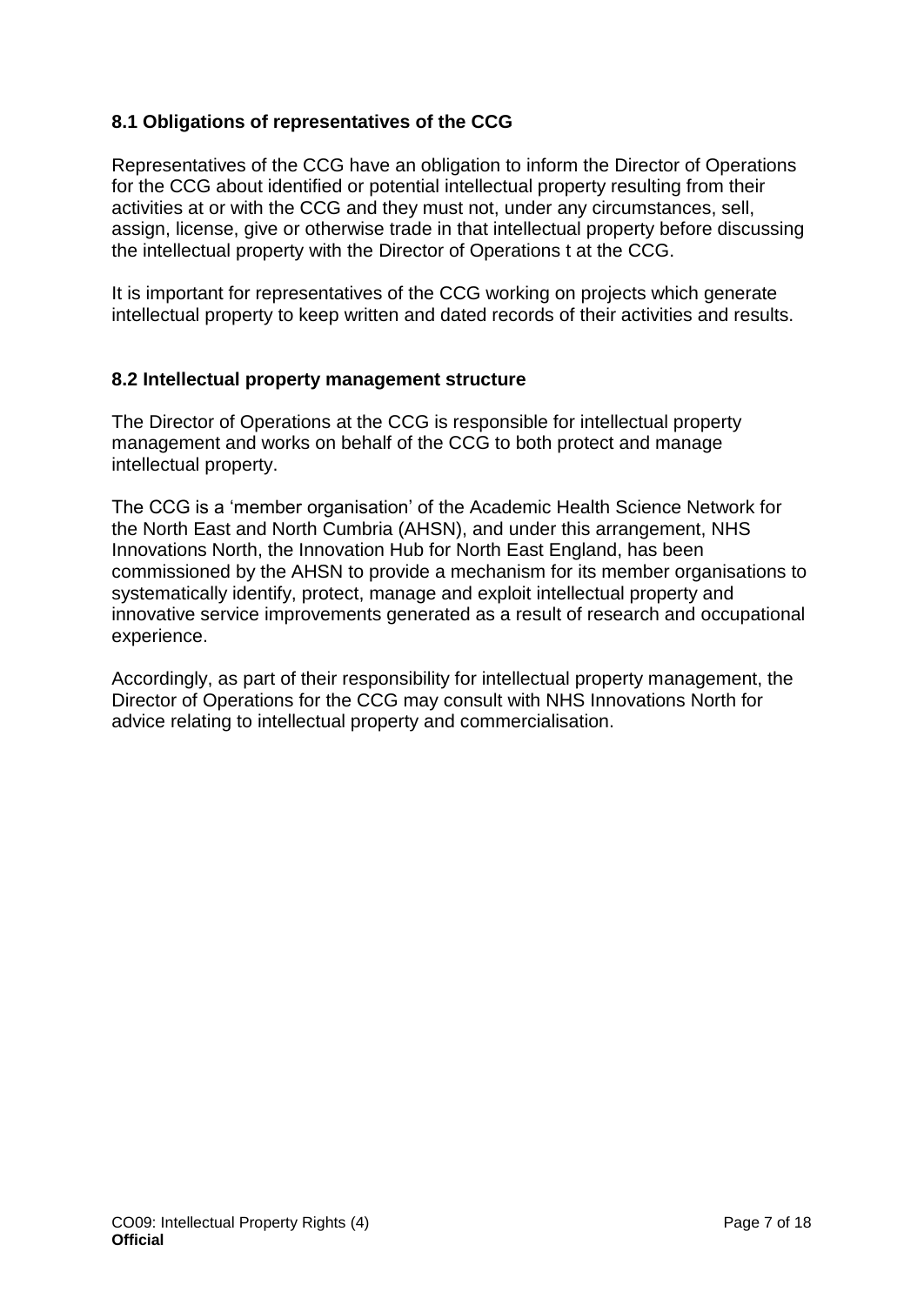## <span id="page-7-0"></span>**9. Exploitation of intellectual property**

#### **9.1 Decisions on Commercialisation**

It is the role of the Director of Operations at the CCG, in consultation with the innovator and other specialists such as NHS Innovations North, to make a decision regarding the potential for intellectual property owned by the CCG to be protected and commercialised. The impact on patient care, as well as the potential market and the likelihood of success of the invention in terms of the generation of royalties, are all taken into account when making a decision regarding the commercialisation of the invention. The Director of Operations at the CCG can agree on a case by case basis to give permission for other NHS organisations or third parties to have free or discounted access to the intellectual property, where the wider public interest for this is demonstrated.

Any intellectual property owned by the CCG must be exploited in a cost-effective way. This must be undertaken in a way which minimises speculative financial investment of public funds and which does not detract from their primary role within the NHS. In general, as much as possible of the financial risk of commercialisation should be assumed by a partner outside of the NHS.

Where the CCG chooses not to exploit intellectual property which belongs to the CCG and which arises from the work of representatives of the CCG, it will, in some cases, assign the intellectual property to the innovator, who may wish to pursue its further development and commercialisation themselves in their own time. However, in that event, the innovator should not, without the prior permission of the CCG, imply any connection of the intellectual property with the CCG, and nor should they undertake work in connection with its commercialisation during normal working hours.

#### **9.2 Contract Negotiations**

Any agreements relating to intellectual property owned by the CCG; that is, licenses or assignments to another organisation for example, will be negotiated in the best interests of the CCG, with the assistance of professional advisers where applicable.

All commercialisation partners, business partners and collaborators should be bound by conditions of confidentiality through a confidentiality agreement. This is a reciprocal agreement whereby confidential information is both disclosed and received. A suitable confidentiality agreement may be obtained from the Director of Operations at the CCG.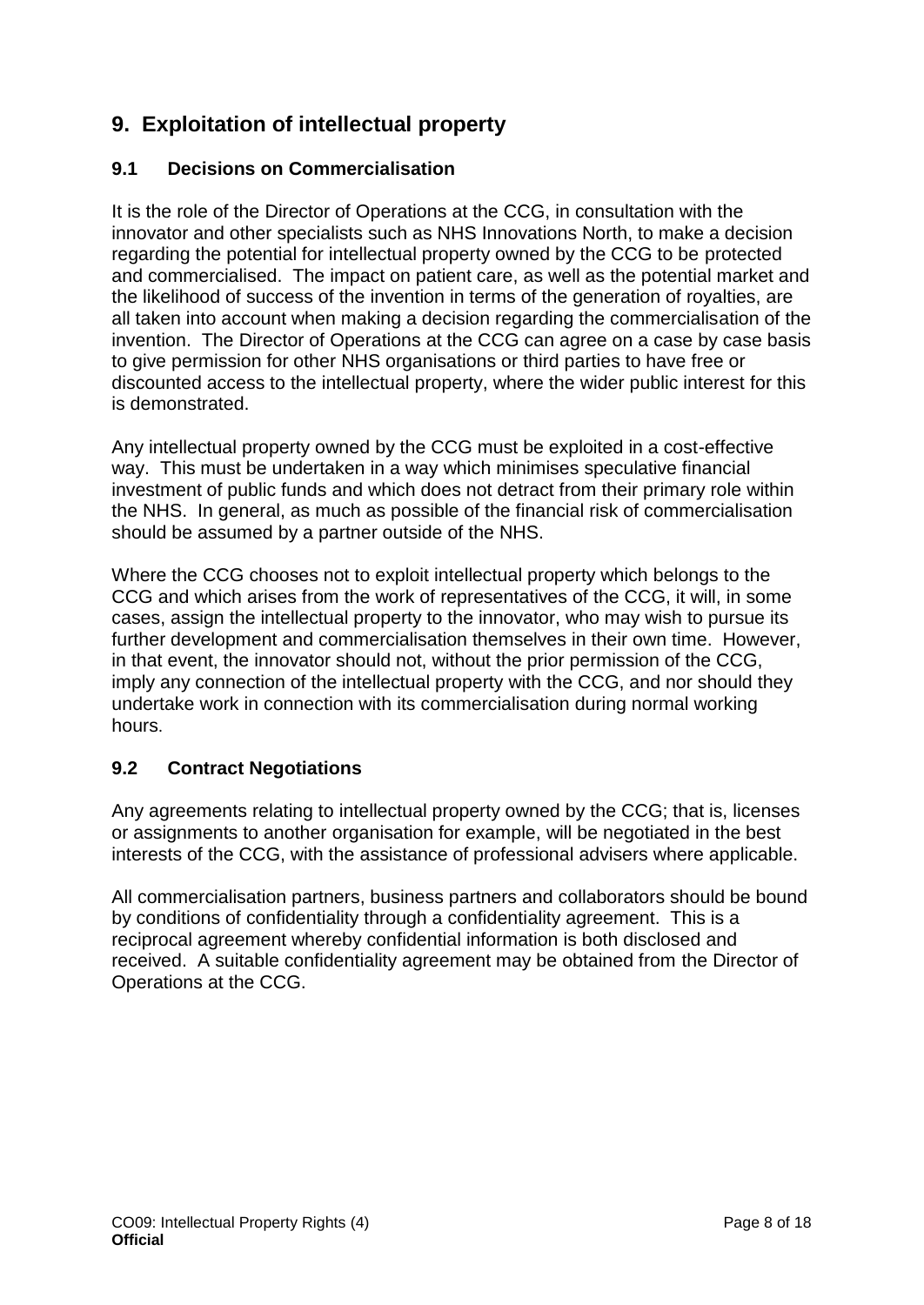#### **9.3 Revenue Sharing with Innovators**

The CCG wishes to encourage the full participation of representatives of the CCG in the creation and potential commercialisation of intellectual property, whilst facilitating and ensuring the responsibility associated with their normal duties and ensuring the support of their line manager. The policy of the CCG, which is reflected in this document, will therefore be to reward CCG employees who have contributed substantially to the generation of intellectual property belonging to The CCG, at the time of their employment at the CCG, which has subsequently generated revenue as a result of commercialisation. Such revenue will be shared between the CCG and the CCG employee according to the following revenue sharing formula (see Figure 1). It is to be appreciated however, that unless the CCG has up to date contact details of the CCG employee going forward from their time at the CCG, after they leave the CCG, then the CCG will be unable to provide any revenue share as a result of commercialisation, to the CCG employee.

| <b>Cumulative Net</b> | Where net income      | Where net income                             | <b>Where net income</b> |
|-----------------------|-----------------------|----------------------------------------------|-------------------------|
| <b>Income</b>         | generation is up to   | generation is up to and                      | generation is over      |
|                       | and including £50,000 | including £250,000                           | £250,000                |
| Innovator(s)          | 75% of net income     | 75% of net income                            | 75% of net income       |
|                       | generation up to and  | generation up to and                         | generation up to and    |
|                       | including £50,000     | including £50,000                            | including £50,000       |
|                       |                       |                                              |                         |
|                       |                       | 50% of net income                            | 50% of net income       |
|                       |                       | between £50,001 and up between £50,001 and   |                         |
|                       |                       | to and including £250,00 up to and including |                         |
|                       |                       |                                              | £250,00                 |
|                       |                       |                                              | 25% of net income       |
|                       |                       |                                              | over £250,00            |
|                       |                       |                                              |                         |
|                       |                       |                                              |                         |
| <b>CCG</b>            | 25% of net income     | 25% of net income                            | 25% of net income       |
|                       | generation up to and  | generation up to and                         | generation up to and    |
|                       | including £50,000     | including £50,000                            | including £50,000       |
|                       |                       |                                              |                         |
|                       |                       | 50% of net income                            | 50% of net income       |
|                       |                       | between £50,001 and up between £50,001 and   |                         |
|                       |                       | to and including £250,00 up to and including |                         |
|                       |                       |                                              | £250,00                 |
|                       |                       |                                              | 75% of net income       |
|                       |                       |                                              | over £250,00            |
|                       |                       |                                              |                         |
|                       |                       |                                              |                         |

#### **Figure 1: Revenue Sharing from Successful Intellectual Property Exploitation**

Please note the following:

Any cost savings arising within the CCG as a result of innovation will be reinvested into patient care.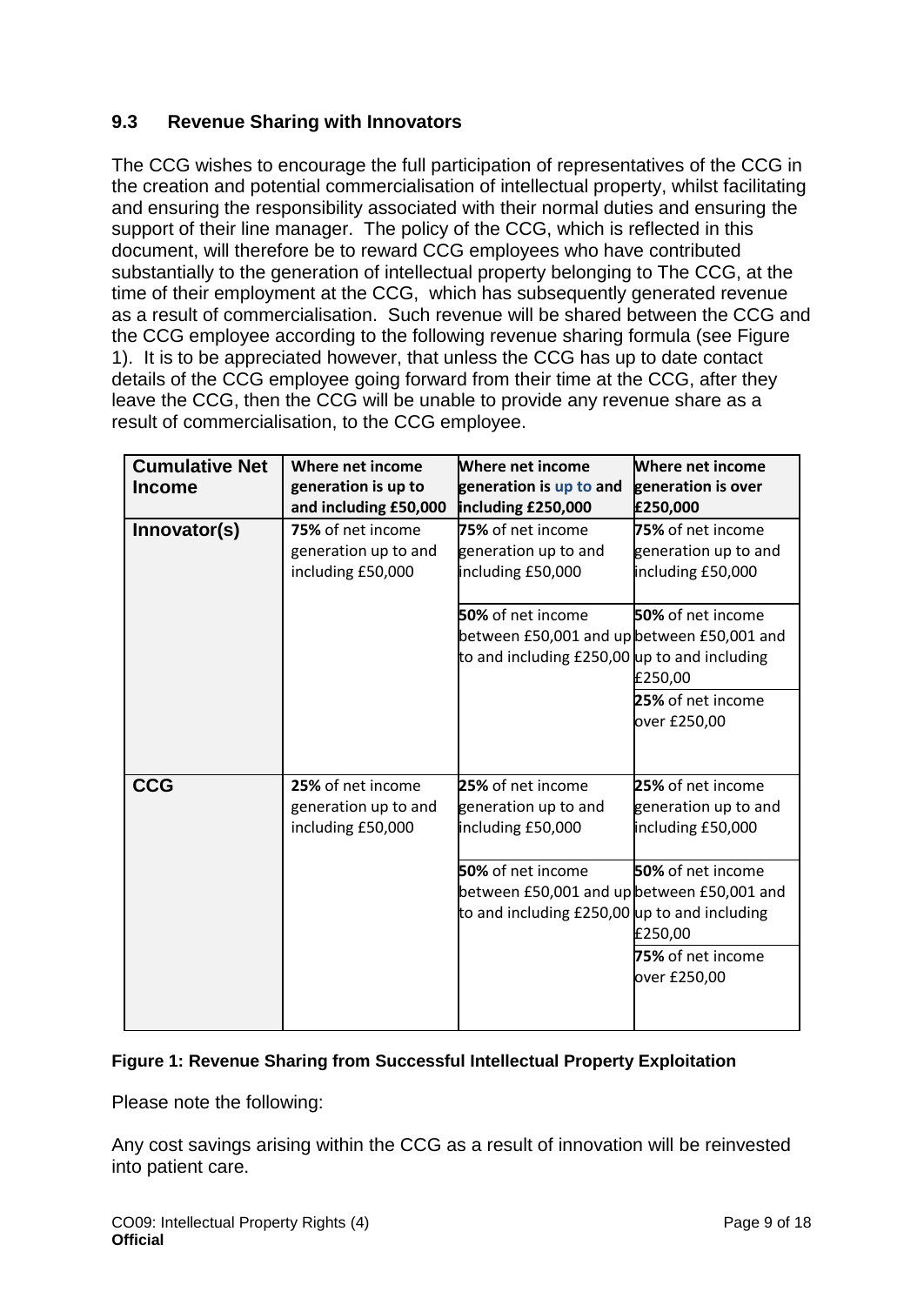Cumulative net income is the remaining income from commercialisation after the deduction of direct costs such as intellectual property registration costs, other legal costs, and any other costs associated with commercialisation.

In cases where several CCG employees have been involved in the creation of the intellectual property belonging to the CCG which has been successfully exploited, the proportion of income allocated to innovators will be divided between them on the basis of their relative contribution. This will be agreed between the innovators in the first instance, with guidance from the Director of Operations at the CCG if resolution cannot be reached.

The above arrangements are also exclusively reserved for inventions derived from intellectual property purely owned by the CCG and should not be taken as applicable in any way to inventions if intellectual property is jointly owned with another organisation.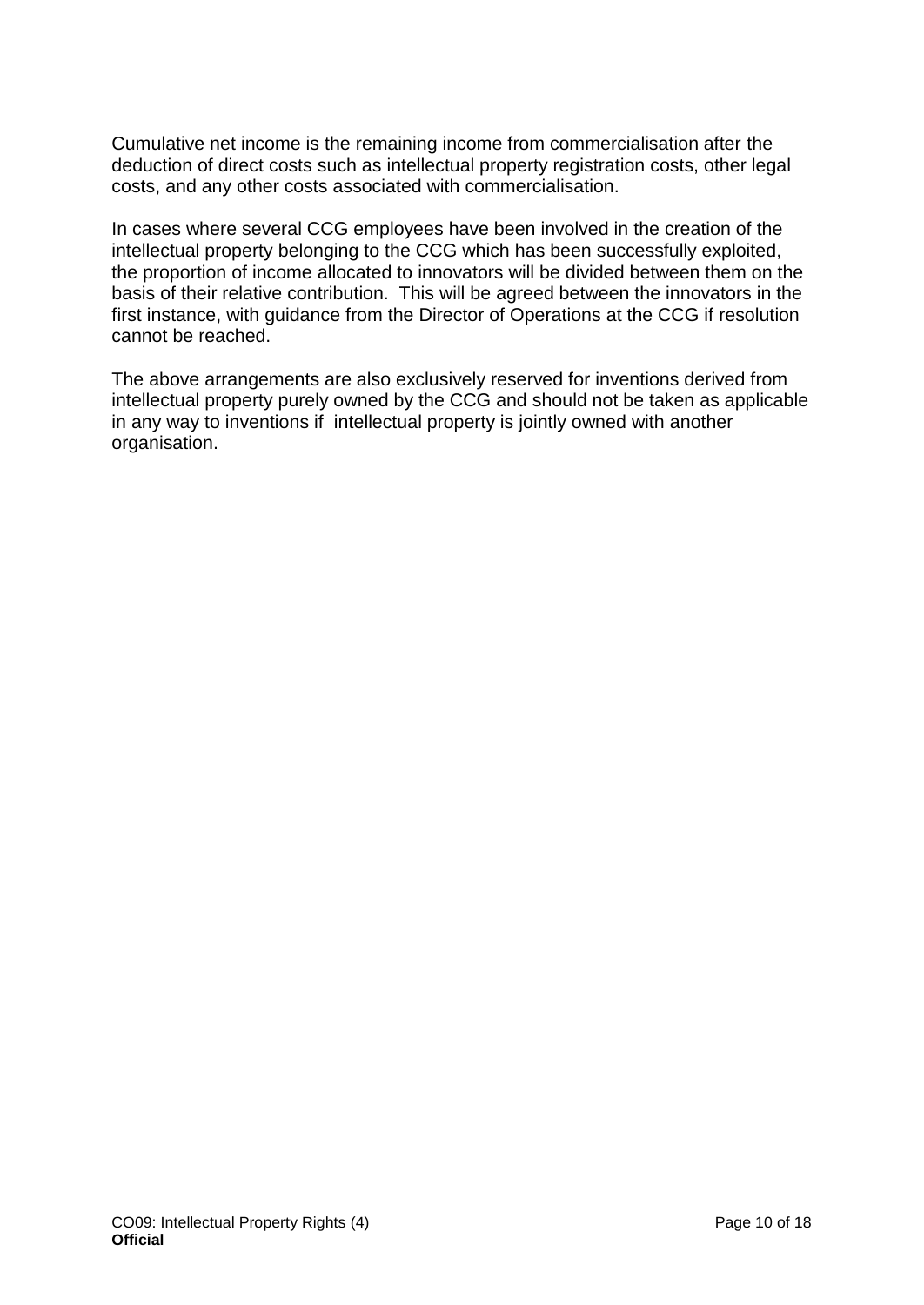## <span id="page-10-0"></span>**10. Monitoring, Review and Archiving**

#### **10.1 Monitoring**

The Governing Body will agree a method for monitoring the dissemination and implementation of this policy. Monitoring information will be recorded in the policy database.

#### **10.2 Review**

- 10.2.1 The Governing Body will ensure that this policy document is reviewed in accordance with the timescale specified at the time of approval.
- 10.2.2 Staff who become aware of any change which may affect a policy should advise their line manager as soon as possible. The Governing Body will then consider the need to review the policy or procedure outside of the agreed timescale for revision.
- 10.2.3 For ease of reference for reviewers or approval bodies, changes should be noted in the 'document history' table on the front page of this document.
- **NB:** If the review consists of a change to an appendix or procedure document, approval may be given by the sponsor director and a revised document may be issued. Review to the main body of the policy must always follow the original approval process.

#### **10.3 Archiving**

10.1 The Governing Body will ensure that archived copies of superseded policy documents are retained in accordance with Records Management Code of Practice for Health and Social Care 2016.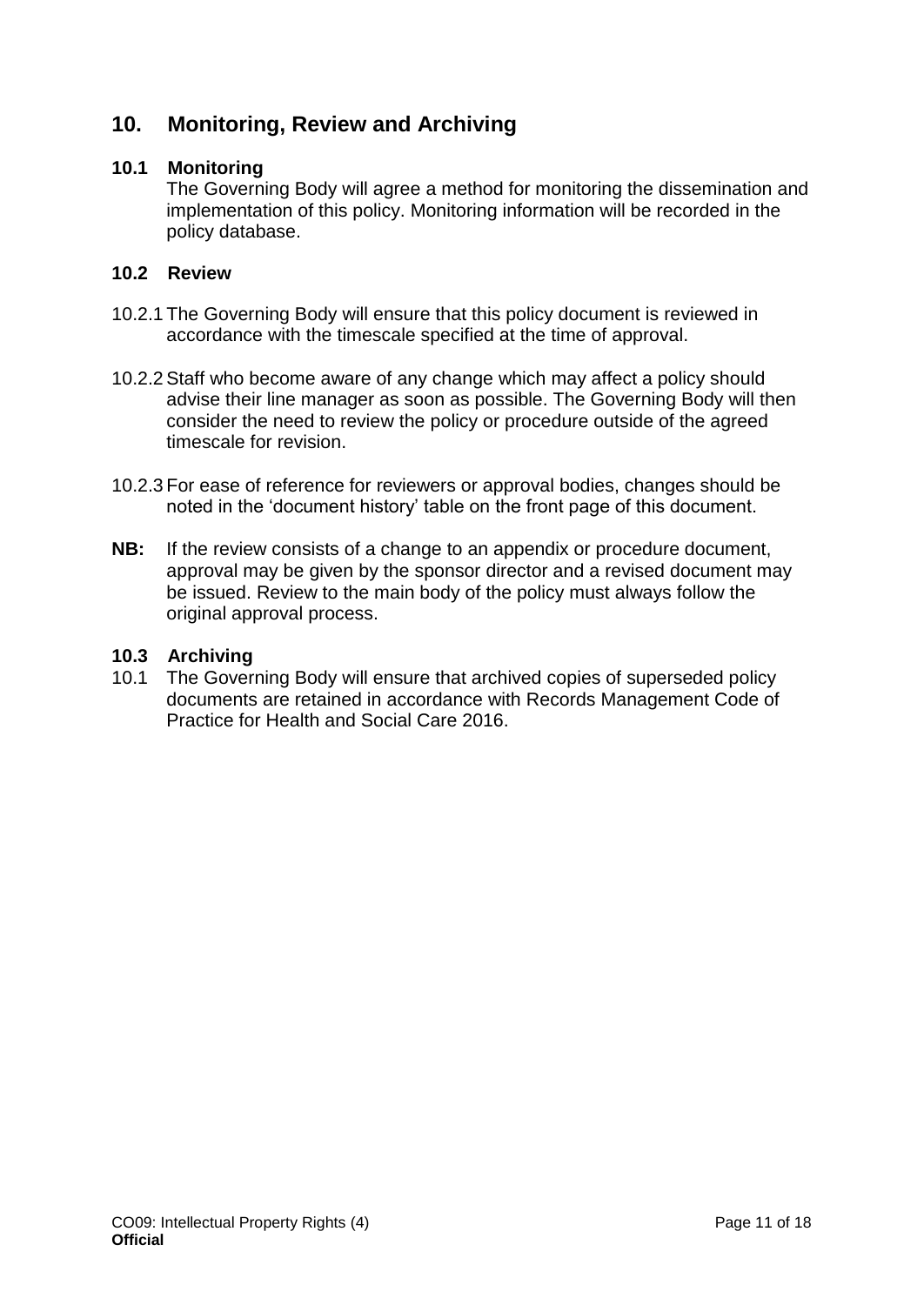#### **Overview of Intellectual Property**

<span id="page-11-1"></span><span id="page-11-0"></span>This Appendix includes a very brief overview of intellectual property. However, it must be noted that the law is complicated and Representative of the CCG who believe they may have generated intellectual property are advised to contact the Director of Operations at the CCG at the earliest opportunity, in order to discuss intellectual property protection of their idea in more detail.

#### **Copyright**

Copyright covers written information (such as leaflets, articles, assessment tools and training packs), databases, computer software and films/videos. Copyright is achieved automatically when the written information is created. However, it is advisable to attach a statement to discourage infringement, such as the following: -

*© [The Year of Creation] [Owner of the Copyright] All rights reserved. Not to be reproduced in whole or in part without the permission of the copyright owner.*

#### **Patents**

A patent can be used to protect invention and inventor that embodies a new and inventive idea that is capable of industrial application (such as devices, processes or methods of operation). Exclusions from this include methods of treatment of the human/animal body by surgery or therapy, or methods of diagnosis. In order to be potentially patentable, details of invention and inventor must not have been disclosed anywhere in the world (including in journals, on the internet, at meetings, on conference posters, etc.) prior to the filing date of the patent application.

#### **Registered Design Rights**

In some cases, the value lies not in a new idea or a new concept, but in the appearance of the product, such as its shape and configuration. Registered design rights usually protect commercial objects with a unique appearance.

#### **Unregistered Design Rights**

Unregistered design right is an automatic right that protects how a product looks in terms of the features of its shape and configuration.

#### **Trade Marks**

A trade mark is used to distinguish a product or service from that produced or supplied by another business. Trade marks can be used to protect names, logos, slogans, domain names, shapes, colours and sounds.

Registering a trade mark protects the owner from competitors trying to use that image to promote their own products.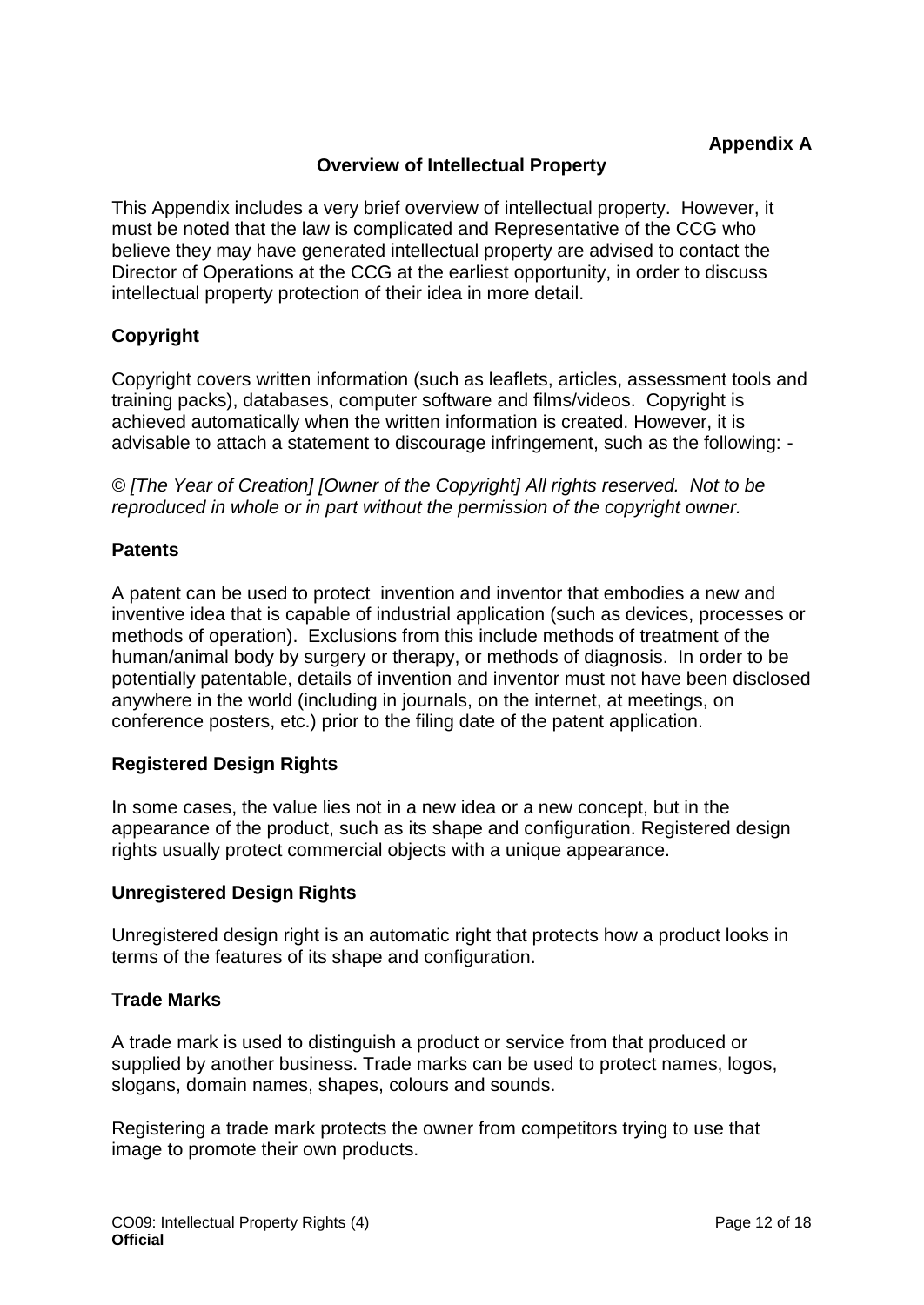#### **Know-How**

Confidential information or "know-how" is information which may be commercially or technically valuable and which is regarded as secret. It may, for example, include information on industrial processes or be a list of clients.

In all cases, the "know-how" will only retain its value if it is managed effectively.

Know-how and confidential information can be bought and sold like any other form of IP and can persist indefinitely, as long as it remains secret.

#### **Database Rights**

A database right exists to recognise the time, effort, and skill, that is involved in order to compile a database of information, even when this compilation does not involve the "creative" aspect that is normally involved in and required, by copyright.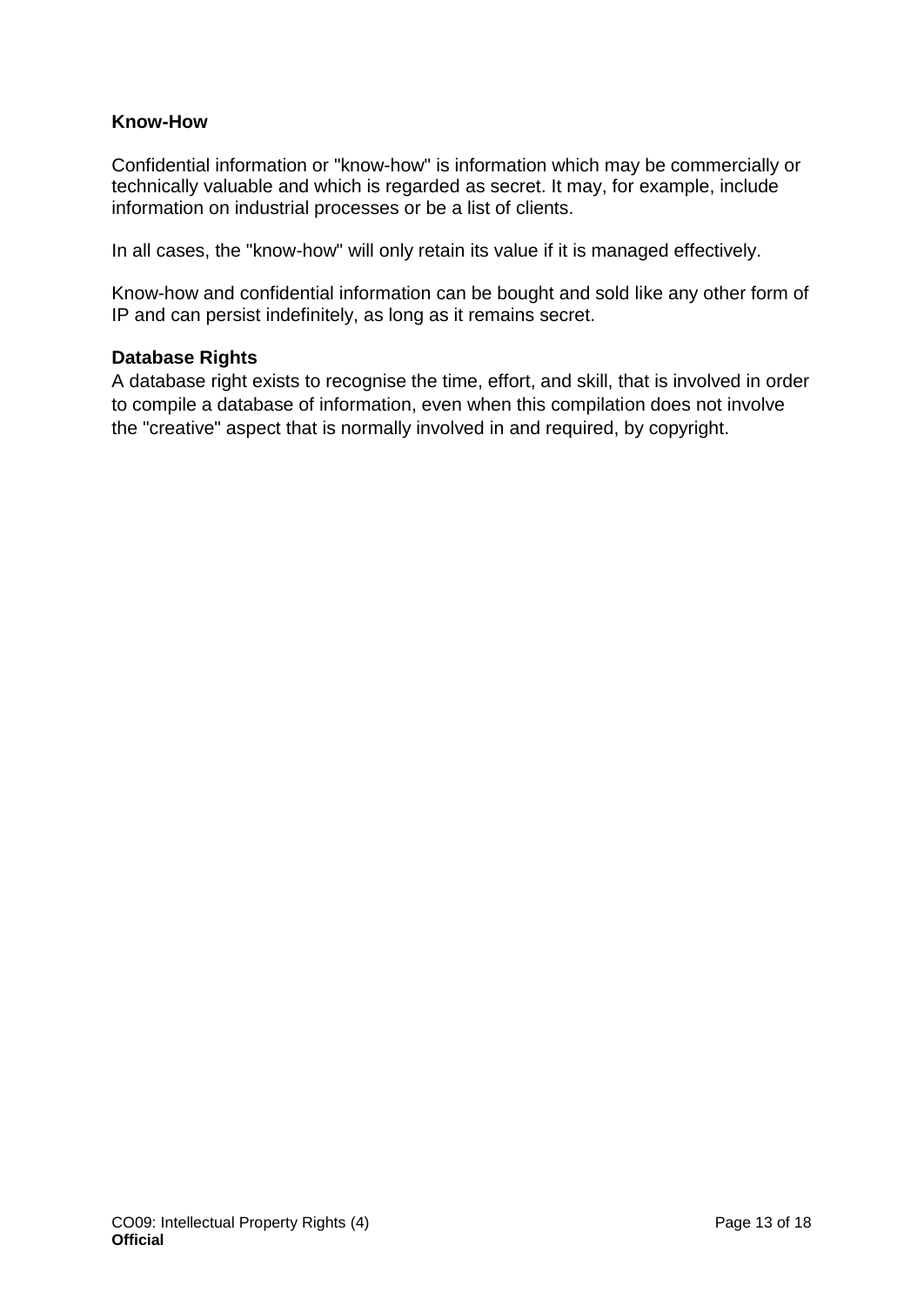## *IP Disclosure Process*

## **Appendix B**

<span id="page-13-1"></span><span id="page-13-0"></span>

\*An Idea being judged not worth pursuing does not preclude reassessment in changed circumstances.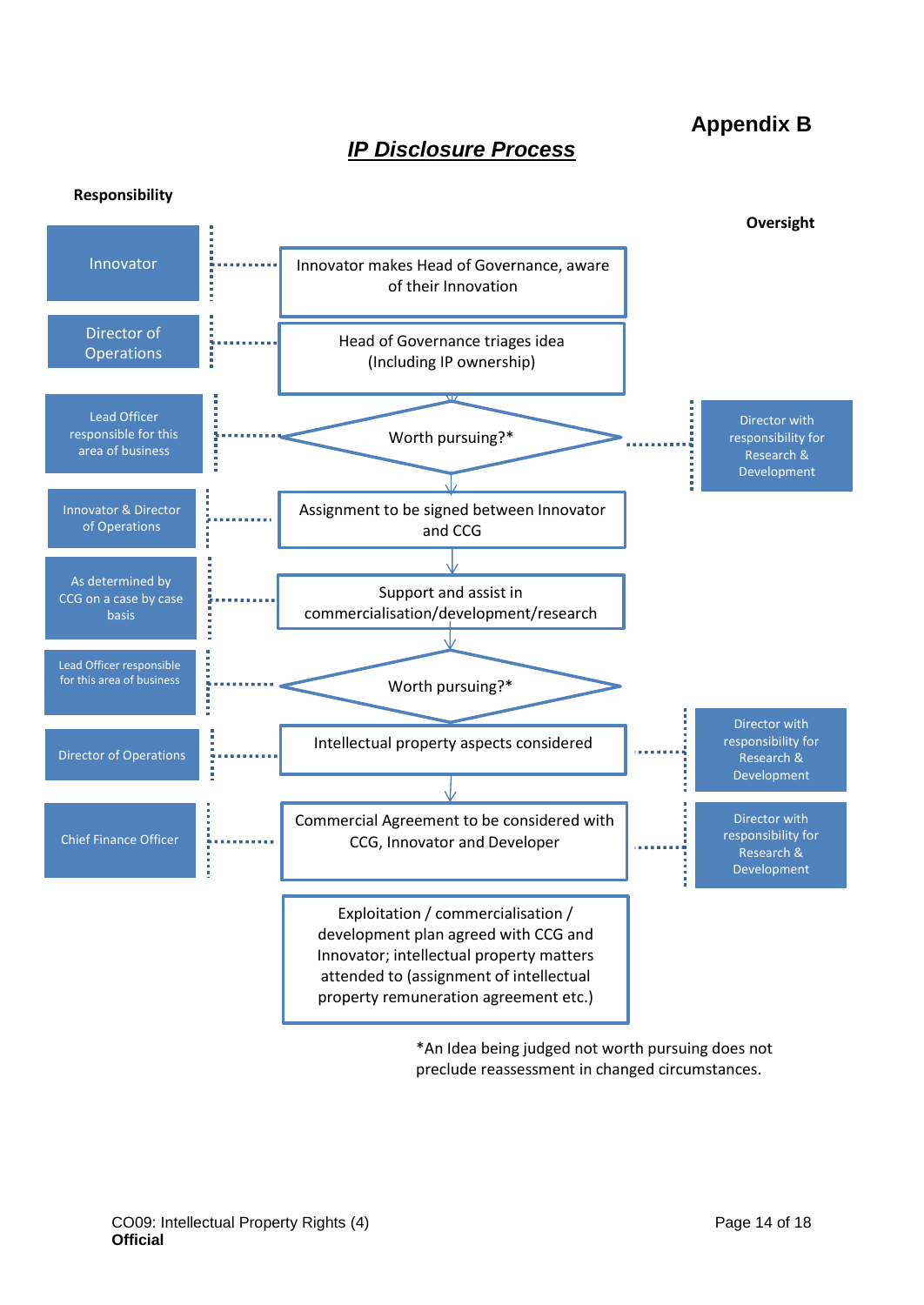**Equality Analysis**

**Appendix C**

<span id="page-14-1"></span><span id="page-14-0"></span>



North of England **Commissioning Support** 

Partners in improving local health

# **Equality Impact Assessment Initial Screening Assessment**

**STEP 1**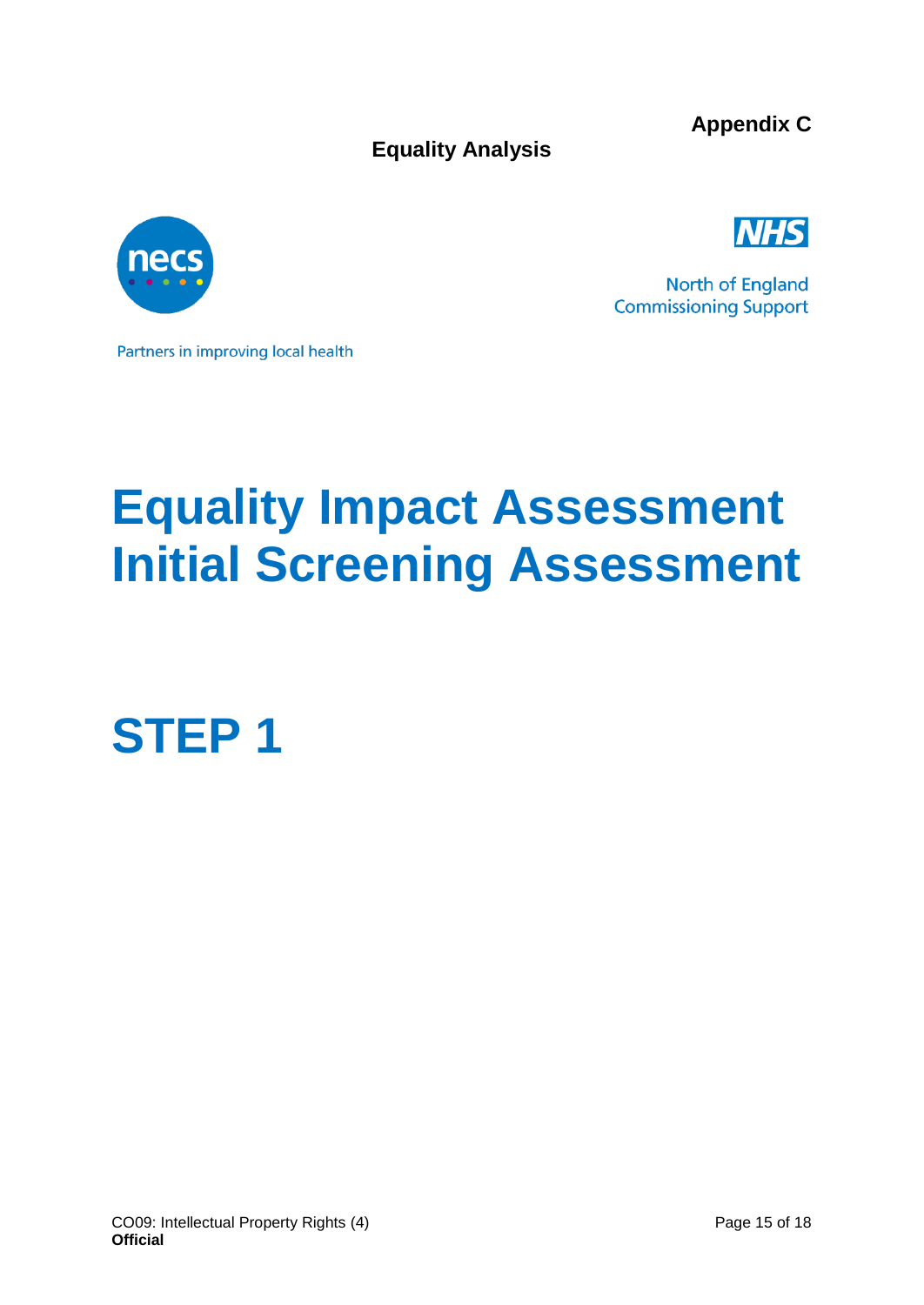## **Step 1**

As a public body organisation we need to ensure that all our strategies, policies, services and functions, both current and proposed have given proper consideration to equality and diversity, do not aid barriers to access or generate discrimination against any protected groups under the Equality Act 2010 (Age, Disability, Gender Reassignment, Pregnancy and Maternity, Race, Religion/Belief, Sex, Sexual Orientation, Marriage and Civil Partnership, Carers and Health Inequalities).

A screening process can help judge relevance and provides a record of both the process and decisions made.

This screening determines relevance for all new and revised strategies, policies, projects, service reviews and functions.

Completed at the earliest opportunity it will help to determine:

- The relevance of proposals and decisions to equality, diversity, cohesion and integration.
- Whether or not equality and diversity is being/has already been considered for due regard to the Equality Act 2010 and the Public Sector Equality Duty (PSED).
- Whether or not it is necessary to carry out a full Equality Impact Assessment.

#### **Name(s) and role(s) of person completing this assessment:**

#### Role: Governance and Assurance Manager, NECS

#### **Title of the service/project or policy:**

| <b>Intellectual Property Policy</b> |                       |       |
|-------------------------------------|-----------------------|-------|
| Is this a:                          |                       |       |
| Strategy / Policy<br>X              | <b>Service Review</b> | biect |
| If other, please specify:           |                       |       |

#### **What are the aim(s) and objectives of the service, project or policy:**

This document outlines a policy for the effective management of innovation and gives a brief definition of what intellectual property is. This document also contains information regarding who to contact if: - (a) you have an invention/idea/innovation which you think may need protecting or which you think may be able to be commercialised to benefit patient care; or (b) you require general advice on intellectual property arising as a result of your work.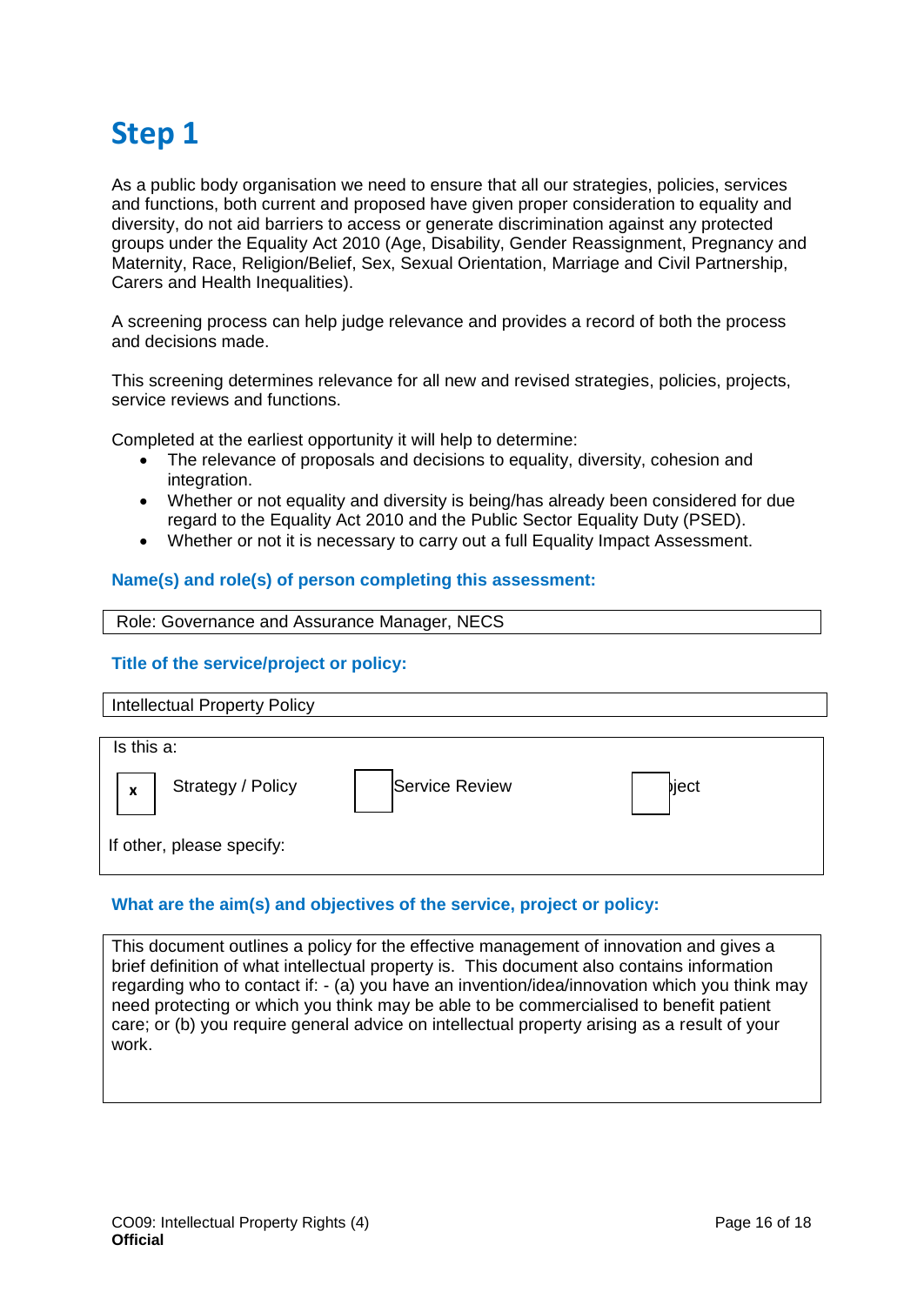| Who will the project/service /policy / decision impact? |                                             |  |
|---------------------------------------------------------|---------------------------------------------|--|
| Consider the actual and potential impacts:              |                                             |  |
| $\boldsymbol{x}$                                        | <b>Staff</b>                                |  |
| $\mathbf{x}$                                            | service users/patients                      |  |
| $\mathbf{x}$                                            | other public sector organisations           |  |
| $\boldsymbol{x}$                                        | voluntary / community groups / trade unions |  |
|                                                         | others, please specify:                     |  |
|                                                         |                                             |  |

| <b>Questions</b>                                                                                                                                                                                                        | <b>Yes</b> | <b>No</b> |
|-------------------------------------------------------------------------------------------------------------------------------------------------------------------------------------------------------------------------|------------|-----------|
| Could there be an existing or potential impact on any of the<br>protected characteristic groups?                                                                                                                        |            | X         |
| Has there been or likely to be any staff/patient/public concerns?                                                                                                                                                       |            | x         |
| Could this piece of work affect how our services, commissioning or<br>procurement activities are organised, provided, located and by<br>whom?                                                                           |            | X         |
| Could this piece of work affect the workforce or employment<br>practices?                                                                                                                                               |            | X         |
| Does the piece of work involve or have an impact on:<br>Eliminating unlawful discrimination, victimisation and<br>$\bullet$<br>harassment<br>Advancing equality of opportunity<br>$\bullet$<br>Fostering good relations |            | X         |

**If you have answered no to the above and conclude that there will not be a detrimental impact on any equality group caused by the proposed policy/project/service change, please state how you have reached that conclusion below:** 

N/A

**If you have answered yes to any of the above, please now complete the 'STEP 2 Equality Impact Assessment' document.** 

Not required.